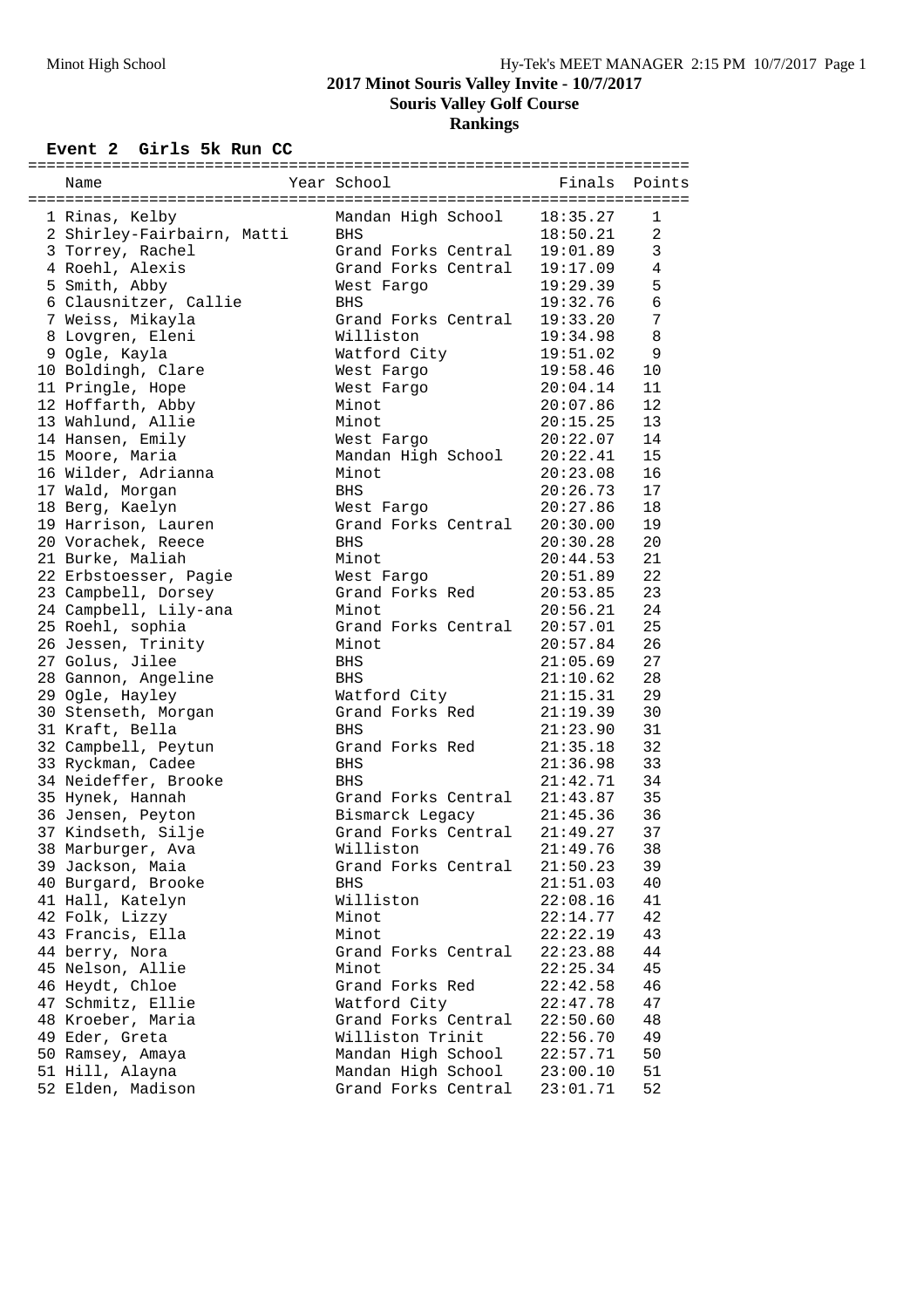**2017 Minot Souris Valley Invite - 10/7/2017**

**Souris Valley Golf Course**

**Rankings**

## **....Event 2 Girls 5k Run CC**

| 53 Lapp, Claire             | Grand Forks Red     | 23:02.89 | 53  |
|-----------------------------|---------------------|----------|-----|
| 54 Cooper, Emily            | Bismarck Legacy     | 23:03.37 | 54  |
| 55 Matthews, Mary           | <b>BHS</b>          | 23:07.83 | 55  |
| 56 Folk, Abby               | Minot               | 23:10.93 | 56  |
| 57 Dereene, Marie           | Grand Forks Central | 23:11.24 | 57  |
| 58 Larsen-Schmidt, Gracia   | Grand Forks Red     | 23:12.76 | 58  |
| 59 Simon, Elizabeth         | Grand Forks Red     | 23:13.33 | 59  |
| 60 Lofberg, Eliza           | BHS                 | 23:17.81 | 60  |
| 61 Olson, Abby              | Williston           | 23:22.48 | 61  |
| 62 Defoe, Darbi             | Mandan High School  | 23:24.23 | 62  |
| 63 Willardson, Saebra       | Williston           | 23:27.63 | 63  |
| 64 Grzadzielewski, Kierstyn | Grand Forks Central | 23:32.15 | 64  |
| 65 Neubert, Narria          | Grand Forks Red     | 23:34.21 | 65  |
| 66 Presley, Tara            | Minot               | 23:36.76 | 66  |
| 67 Hoffarth, Averie         | Minot               | 23:39.53 | 67  |
| 68 Troftgruben, Taryn       | West Fargo          | 23:47.83 | 68  |
| 69 Cooper, Sara             | Minot               | 23:57.92 | 69  |
| 70 Severson, Kylie          | Grand Forks Red     | 24:00.14 | 70  |
| 71 Troxel, Natasha          | Mandan High School  | 24:10.39 | 71  |
| 72 Severson, Mackenzie      | Grand Forks Red     | 24:20.45 | 72  |
| 73 Barchenger, Mindy        | Mandan High School  | 24:31.97 | 73  |
| 74 Leindenix, Lauren        | <b>BHS</b>          | 24:47.50 | 74  |
| 75 Bohan, Kiera             | Grand Forks Red     | 25:03.73 | 75  |
| 76 Kelsch, Leah             | Bismarck Legacy     | 25:04.31 | 76  |
| 77 Richardson, Abbie        | Minot               | 25:13.39 | 77  |
| 78 Geyer, Alexa             | Minot               | 25:15.97 | 78  |
| 79 Nerad, Justice           | Minot               | 25:16.43 | 79  |
| 80 Siebert, Faith           | Mandan High School  | 25:17.74 | 80  |
| 81 Shumway, Niah            | Williston           | 25:18.17 | 81  |
| 82 Adams, Sarah             | Minot               | 25:18.75 | 82  |
| 83 Horner, Jaiden           | Mandan High School  | 25:22.71 | 83  |
| 84 Green, Annika            | Grand Forks Central | 25:26.00 | 84  |
| 85 Leach, Claire            | Grand Forks Red     | 25:27.19 | 85  |
| 86 Peterson, Lindsay        | Watford City        | 25:29.65 | 86  |
| 87 Brunelle, Lillian        | Grand Forks Central | 26:07.31 | 87  |
| 88 Skees, Skyler            | Bismarck Legacy     | 26:15.74 | 88  |
| 89 Spilman, Juliann         | Mandan High School  | 26:21.05 | 89  |
| 90 Jacobson, Megan          | Grand Forks Red     | 26:21.59 | 90  |
| 91 Carr, Viktoria           | Minot               | 26:24.14 | 91  |
| 92 Williams, Jacqueline     | Williston Trinit    | 26:37.59 | 92  |
| 93 Hicks, Kate              | Minot               | 26:45.78 | 93  |
| 94 Berger, Janie            | Mandan High School  | 27:04.65 | 94  |
| 95 Bachman, Rivers          | Minot               | 27:34.26 | 95  |
| 96 Allan, Elizabeth         | Mandan High School  | 28:19.90 | 96  |
| 97 Fleck, Maiya             | Mandan High School  | 28:28.05 | 97  |
| 98 Brey, Trystan            | Minot               | 28:40.39 | 98  |
| 99 Kleven, Maddie           | Grand Forks Red     | 29:32.58 | 99  |
| 100 Gallagher, Bailley      | Grand Forks Red     | 32:44.24 | 100 |
| 101 Tate, Sandra            | Bismarck Legacy     | 35:40.24 | 101 |
| 102 Spoor, Maggie           | Grand Forks Central | 36:54.24 | 102 |
|                             |                     |          |     |